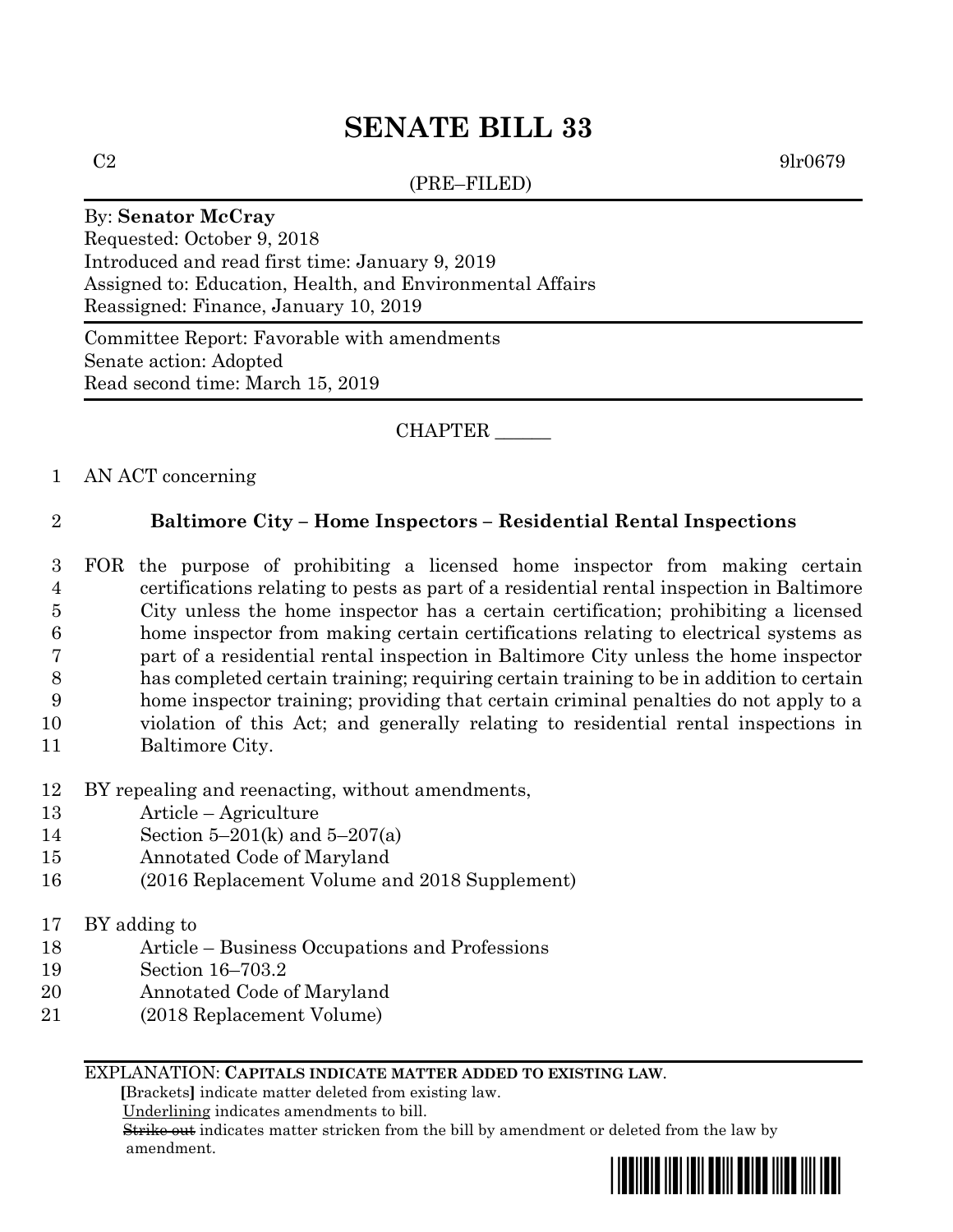# **SENATE BILL 33**

| $\mathbf 1$<br>$\sqrt{2}$ | BY repealing and reenacting, with amendments,<br>Article – Business Occupations and Professions                                                                       |
|---------------------------|-----------------------------------------------------------------------------------------------------------------------------------------------------------------------|
| $\boldsymbol{3}$          | Section 16-706                                                                                                                                                        |
| 4                         | Annotated Code of Maryland                                                                                                                                            |
| $\overline{5}$            | (2018 Replacement Volume)                                                                                                                                             |
| 6                         | BY repealing and reenacting, without amendments,                                                                                                                      |
| $\overline{7}$            | Article - Business Occupations and Professions                                                                                                                        |
| $8\,$                     | Section 16-707                                                                                                                                                        |
| 9<br>10                   | Annotated Code of Maryland<br>(2018 Replacement Volume)                                                                                                               |
| 11<br>12                  | SECTION 1. BE IT ENACTED BY THE GENERAL ASSEMBLY OF MARYLAND,<br>That the Laws of Maryland read as follows:                                                           |
| 13                        | Article – Agriculture                                                                                                                                                 |
| 14                        | $5 - 201.$                                                                                                                                                            |
| 15                        | "Pest control consultant" means a person who engages in the business of:<br>(k)                                                                                       |
| 16                        | (1)<br>Offering or supplying technical advice or supervision;                                                                                                         |
| 17                        | (2)<br>Inspecting for or identifying pests; or                                                                                                                        |
| 18<br>19                  | (3)<br>Recommending the use of a specific pesticide for the purpose of<br>controlling a pest in or on water, air, land, plants, structures, or animals.               |
|                           |                                                                                                                                                                       |
| 20                        | $5 - 207$ .                                                                                                                                                           |
| 21                        | (a)<br>Each pest control consultant, pest control applicator, or public agency                                                                                        |
| 22                        | applicator shall obtain an annual certificate indicating competence in one or more                                                                                    |
| 23<br>24                  | established categories from the Secretary. Each private applicator shall obtain a certificate<br>which shall require periodic renewal as determined by the Secretary. |
| 25                        | <b>Article - Business Occupations and Professions</b>                                                                                                                 |
| 26                        | $16 - 703.2.$                                                                                                                                                         |
| 27                        | THIS SECTION APPLIES ONLY IN BALTIMORE CITY.<br>(A)                                                                                                                   |
| 28                        | A LICENSED HOME INSPECTOR CONDUCTING AN INSPECTION OF A<br>(B)                                                                                                        |
| 29                        | RENTAL DWELLING UNDER ARTICLE 13, § 5-7 OF THE BALTIMORE CITY CODE MAY                                                                                                |
| 30                        | NOT MAKE A CERTIFICATION AS A PART OF THAT INSPECTION RELATING TO:                                                                                                    |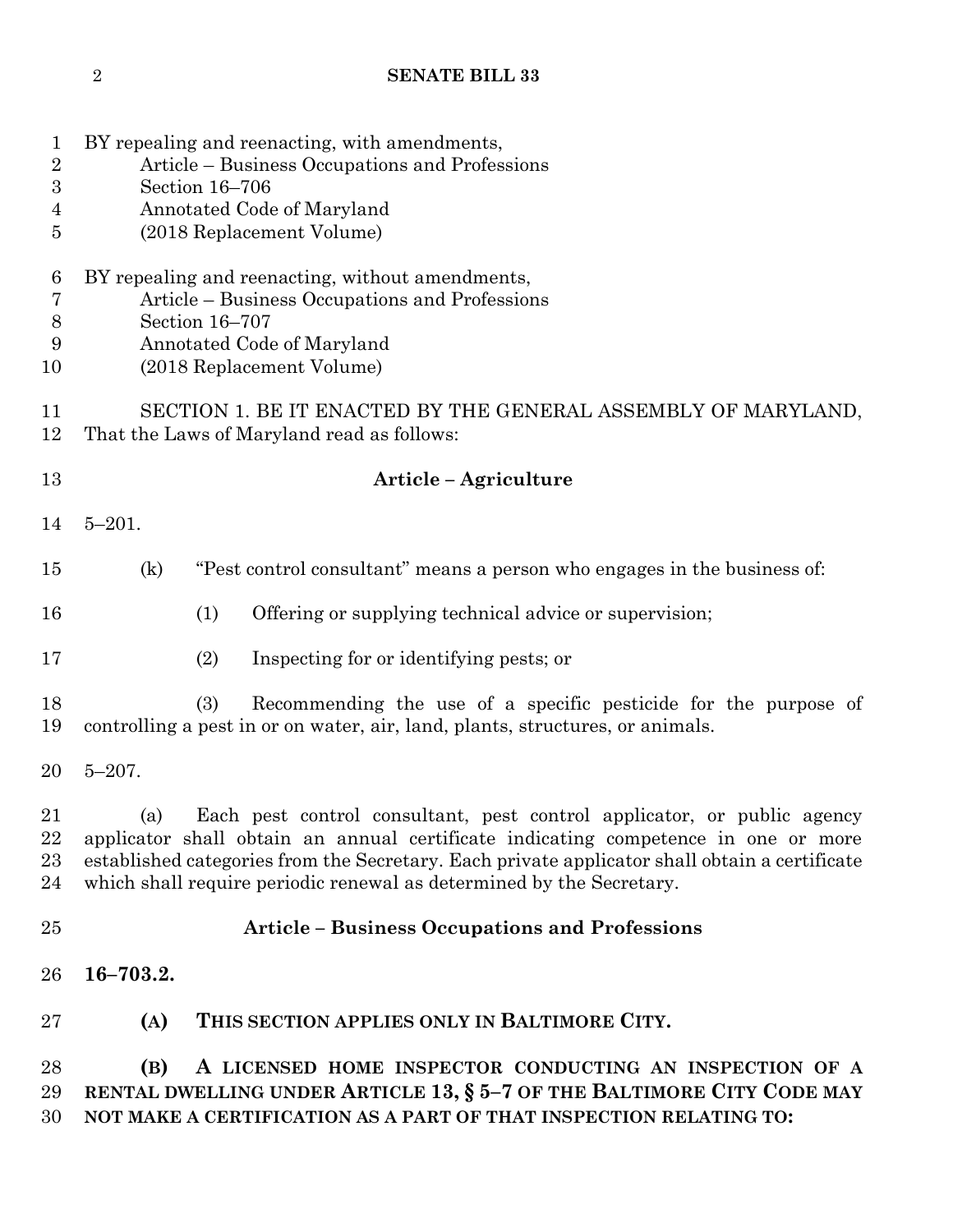**SENATE BILL 33** 3

 **(1) THE PRESENCE OR IDENTIFICATION OF PESTS, UNLESS THE HOME INSPECTOR IS CERTIFIED AS A PEST CONTROL CONSULTANT, PEST CONTROL APPLICATOR, OR PUBLIC AGENCY APPLICATOR UNDER § 5–207 OF THE AGRICULTURE ARTICLE; OR** 

 **(2) THE DWELLING'S ELECTRICAL SYSTEM, UNLESS THE HOME INSPECTOR HAS COMPLETED A MINIMUM OF 8 HOURS OF TRAINING IN ELECTRICAL SYSTEMS CERTIFIED BY THE BALTIMORE CITY HOUSING COMMISSIONER.**

 **(C) THE ELECTRICAL TRAINING REQUIRED UNDER SUBSECTION (B)(2) OF THIS SECTION SHALL BE IN ADDITION TO THE TRAINING REQUIRED UNDER SUBTITLE 3A OF THIS TITLE.**

16–706.

 (a) **[**A**] EXCEPT FOR A VIOLATION OF § 16–703.2 OF THIS SUBTITLE, A** person who violates any provision of this title is guilty of a misdemeanor and on conviction is subject to a fine not exceeding \$5,000 or imprisonment not exceeding 1 year or both.

 (b) (1) The Commission may impose on a person who violates any provision of this title a penalty not exceeding \$5,000 for each violation.

- (2) In setting the amount of the penalty, the Commission shall consider:
- 18 (i) the seriousness of the violation;
- 19 (ii) the harm caused by the violation;
- 20 (iii) the good faith of the violator;
- (iv) any history of previous violations by the violator; and
- 22 (v) any other relevant factors.

 (3) The Commission shall pay any penalty collected under this subsection into the General Fund of the State.

16–707.

 (a) The Commission may impose on a person who violates this title a civil penalty not exceeding \$5,000 for each violation, whether or not the person is licensed or holds a certificate under this title.

- (b) In setting the amount of a civil penalty, the Commission shall consider:
- (1) the seriousness of the violation;